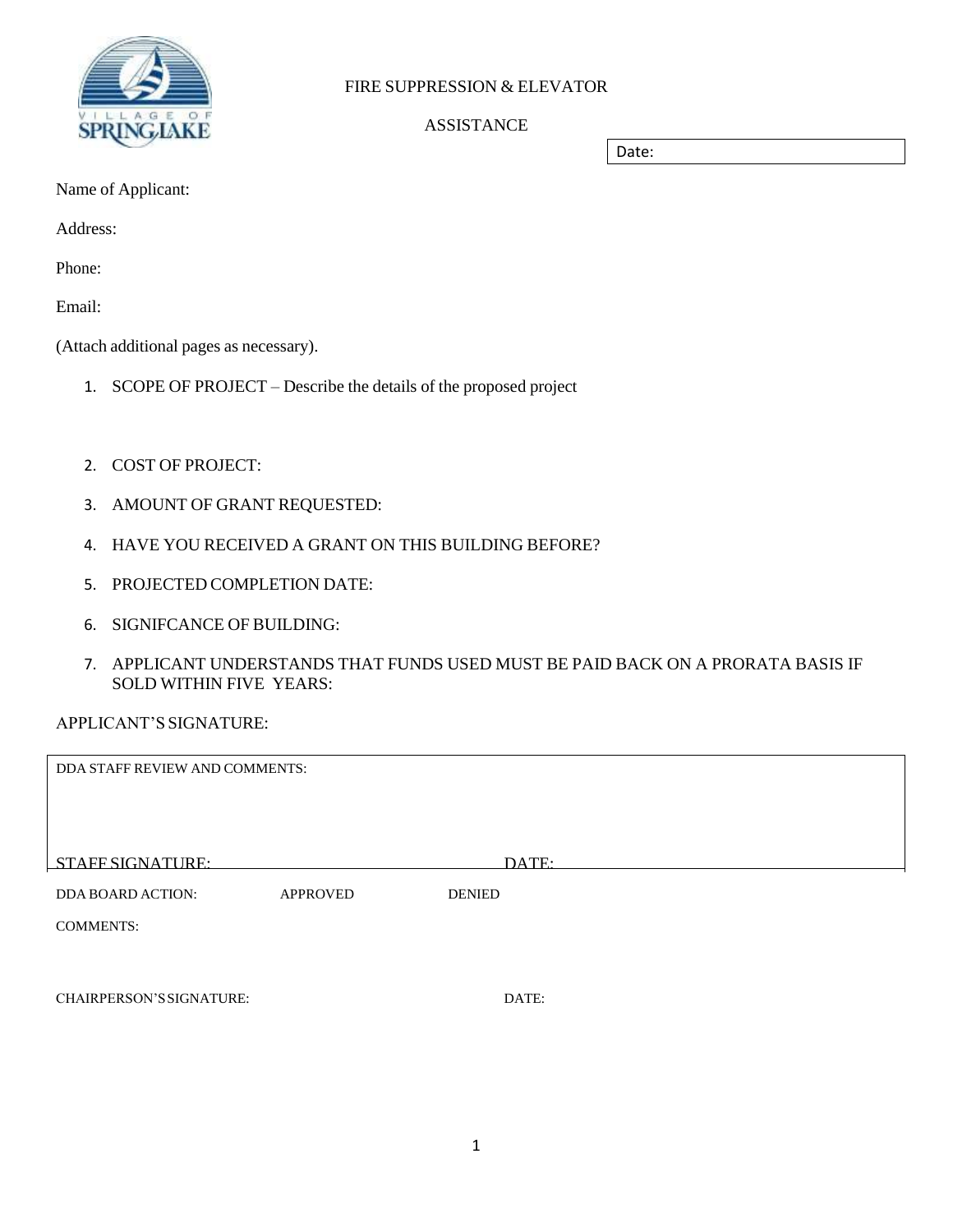## **1. Downtown Business Owner Submits Application**

- a. Building must already exist and have its importance explained as a significant contributing structure to downtown.
- b. Scope of project.
- c. Cost of project. Total match by DDA not to exceed \$15,000 in TIF Funds.
- d. Completion date of project; not to exceed twelve months from date of approval.
- e. Only one grant per property for the lifetime of the program.

## **2. Review of Application by DDA Staff**

- a. Interview business owner to assess scope of project and possible alternatives.
- b. Does project satisfy the following conditions:
	- i. Enhance the aesthetics of and/or ability to use the principal building for a viable business?
	- ii. Contribute to the overall aesthetics, health and safety of the DDA?
	- iii. Is the business owner sufficiently funded to match the DDA's matching grant request and complete the project?
	- iv. Has the business owner done sufficient cost analysis of the proposed project?
- c. Eligible improvements include equipment and mechanical improvements required by Code.
- d. Prepare review/summary of proposed project for DDA Board discussion and action. Special credit will be given for work that enables second floor dwellings.
- **3. Business Owner presents proposal to DDA Board.** APPLICANT UNDERSTANDS THAT FUNDS USED MUST BE PAID BACK ON A PRORATA BASIS IF SOLD WITHIN FIVE YEARS:

### **4. Does the Board believe the building is significant?**

**5. DDA Board approves/disapproves project.**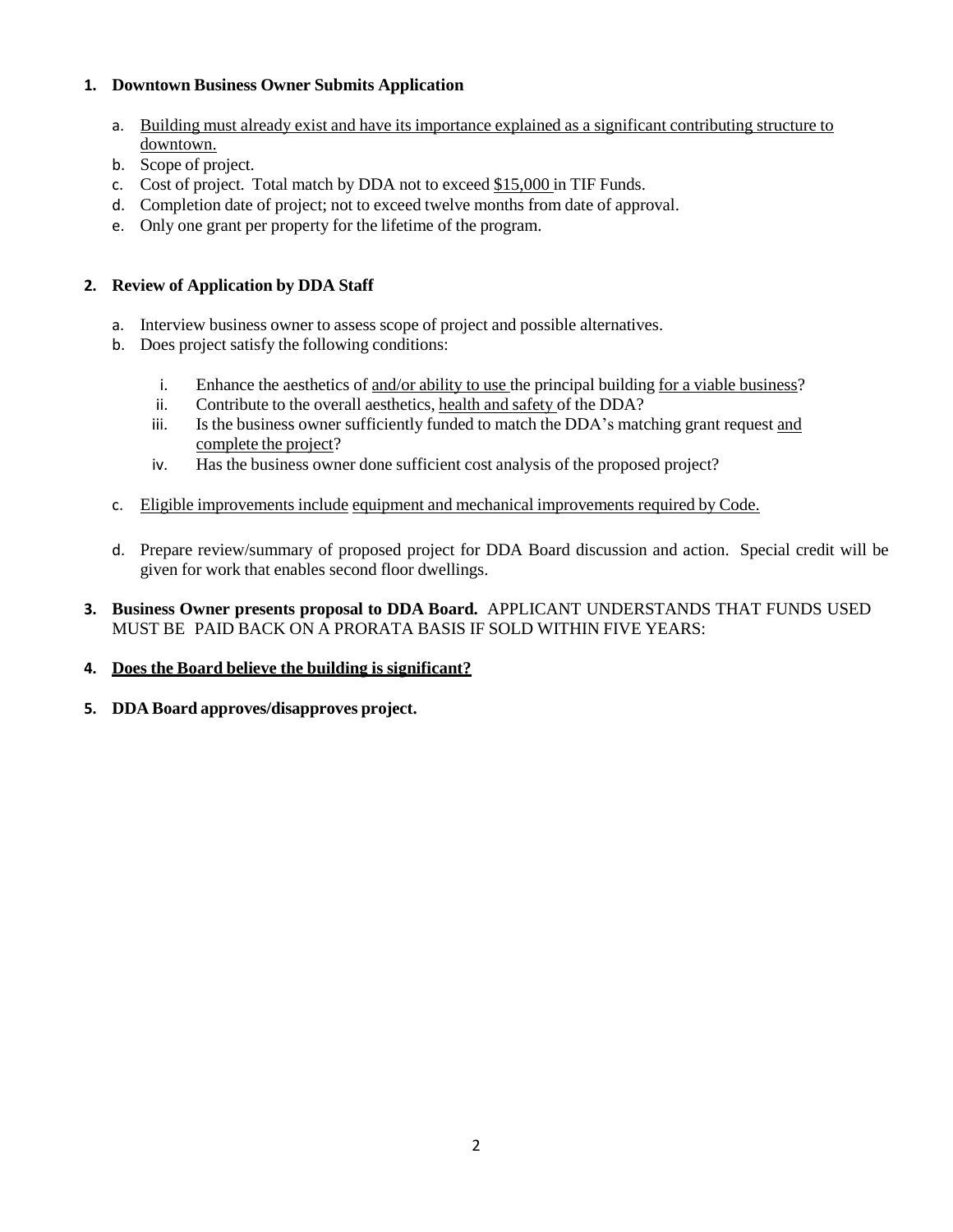- 6. The DDA Board reserves the right to reject any renovation application for a building which, in the Board's evaluation, is in such a condition that the proposed renovation would not contribute to the additional use of **a significant core downtown structure or would not reverse the deterioration and make the building code compliant for the proposed use.**
- **7. All improvements are to be as approved by the DDA Board. Business owners who deviate from the approved application may be disqualified from this grant program.**
- 8. The CBDDA Board shall not use race, sex, age, or religion as grounds for refusing a loan to an eligible **business owner.**
- 9. If approved, the business owner begins the project and invoices the DDA for their share of the matching grant once DDA Director confirms that the work is completed. Payments will be made only when the project is **completed and receipts are provided as proof the work was complete and subcontractors were paid. Reimbursement will occur within a week.**
- 10. The DDA Director shall be responsible for assuring that any work done on an approved project is consistent **with the application.**
- 11. The DDA Board must approve any changes which substantially deviate from original plan as determined by **the DDA Staff.**
- 12. All approved changes shall be attached to the original application in the form of an addendum, dated and **signed by the DDA Director.**
- **13. Deviations from approved plan may disqualify the applicant from this grant program. Such deviations may cause one or all of the following.**
	- a. **Any grant money already paid out must be repaid.**
	- b. **Remaining grant disbursements to be ceased.**
	- c. **Future grant applications will not be considered for review or approval.**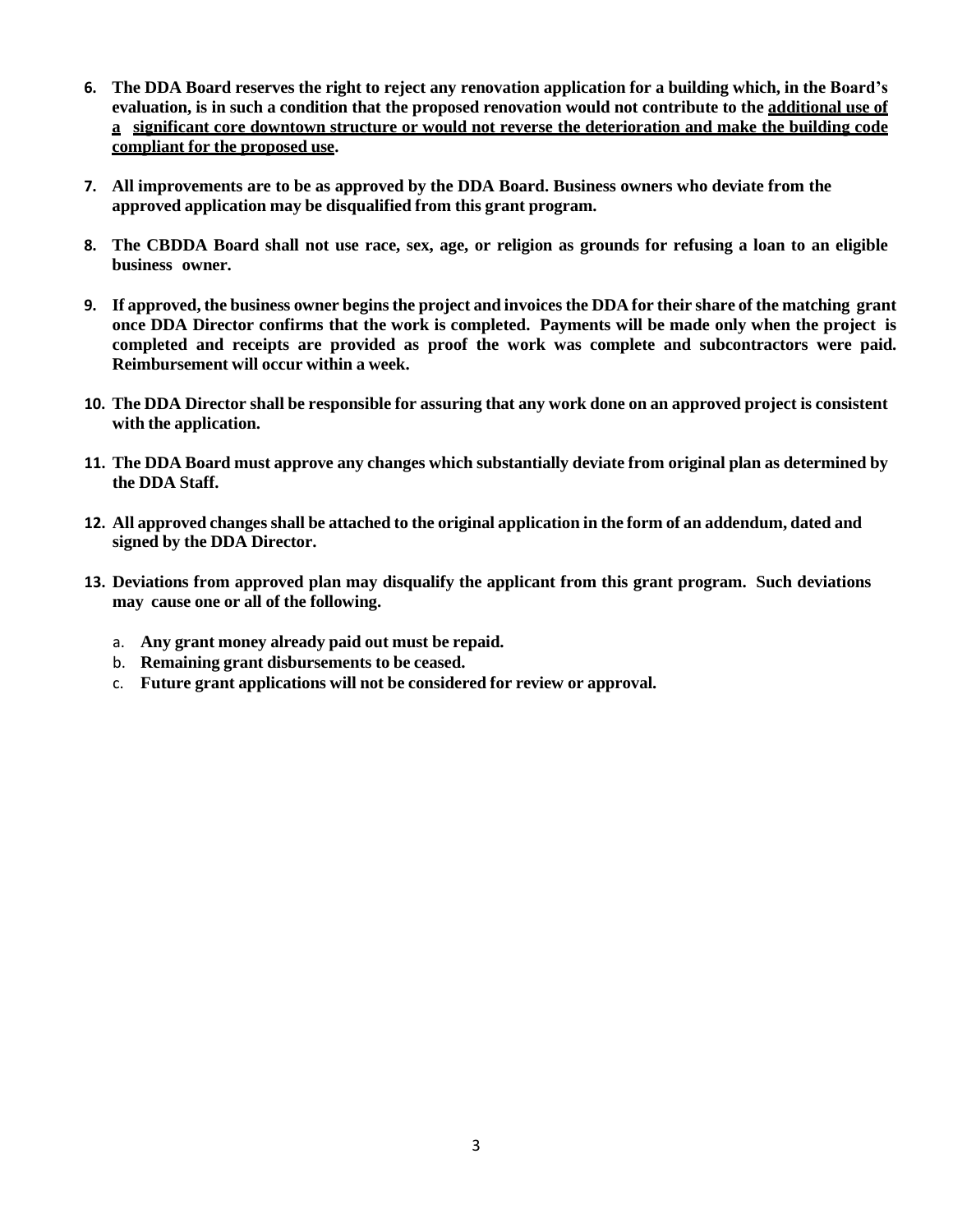### **VILLAGE OF SPRING LAKE, MICHIGAN CORE DOWNTOWN REDEVELOPMENT FIRE SUPPRESSION & ELEVATOR ASSISTANCE**

#### **Rationale for a TIF Funded Grant Program**

The intent of the Downtown Development Authority's (DDA) Design DOWNTOWN REDEVELOPMENT FIRE SUPPRESSION & ELEVATOR ASSISTANCE Grant Programisto provide an incentive for business owners and operators who own significant existing buildings to invest in older facilities within the DDA district by providing matching grants to businesses to make these improvements that give existing significant buildings new life and/or allow for a change of use. The maximum grant amounts are \$15,000 each, limited to two per year total and one per building for the life of the building.

Spring Lake's downtown district is vital to the economic health of our community as well as an attraction for future economic development. The downtown is the focal point of Spring Lake Village. Any deterioration of buildings in the downtown district creates an image of a deteriorating community with a declining economic base and of a lack of pride among its citizens and business owners. Recent significant investment has greatly upgraded the condition of public areas. A number of owners have invested in the renovation of their properties as well. In order to continue that trend, provide the opportunity for improvements that might not otherwise occur and encourage reuse of existing buildings and new uses, this program has been developed to provide financial assistance without repayment.

This type of program is supported by the Downtown Master Plan, the TIF District Plan, the Spring Lake Master Plan and by the overall historic preservation goals of the community as noted below:

#### *Appendix A, Development Area Projects*

*Downtown Central Business District Additional Floors: including accessibility by way of elevator and other incentives for higher density retail and commercial uses.*

#### *Land Use*

*Promote traditional mixed-use development (office, retail and residential) in the core downtown. Consider permitting taller structures in the Central Business District (up to three stories, or 45 feet).* 

*Continue to make redevelopment a High Priority.*

#### *EconomicDevelopment*

- Expand the Core downtown along Exchange Street to create a critical mass of retail activity that augments *existing businesses.*
- *Create a secondary commercial tier on the north side of Exchange Street to complement existing business areas.*
- *Develop an active recruitment and local business development program to fill vacant market niches.*
- *Develop a support system for existing business retention and expansion efforts.*
- *Permit second*‐*story apartments or lofts as an accessory use in the core downtown.*

#### *Housing*

- *Promote accessory apartments above office or retail space in multi*‐*story buildings.*
- *Protect existing housing stock from demolition and encroachment for parking lots.*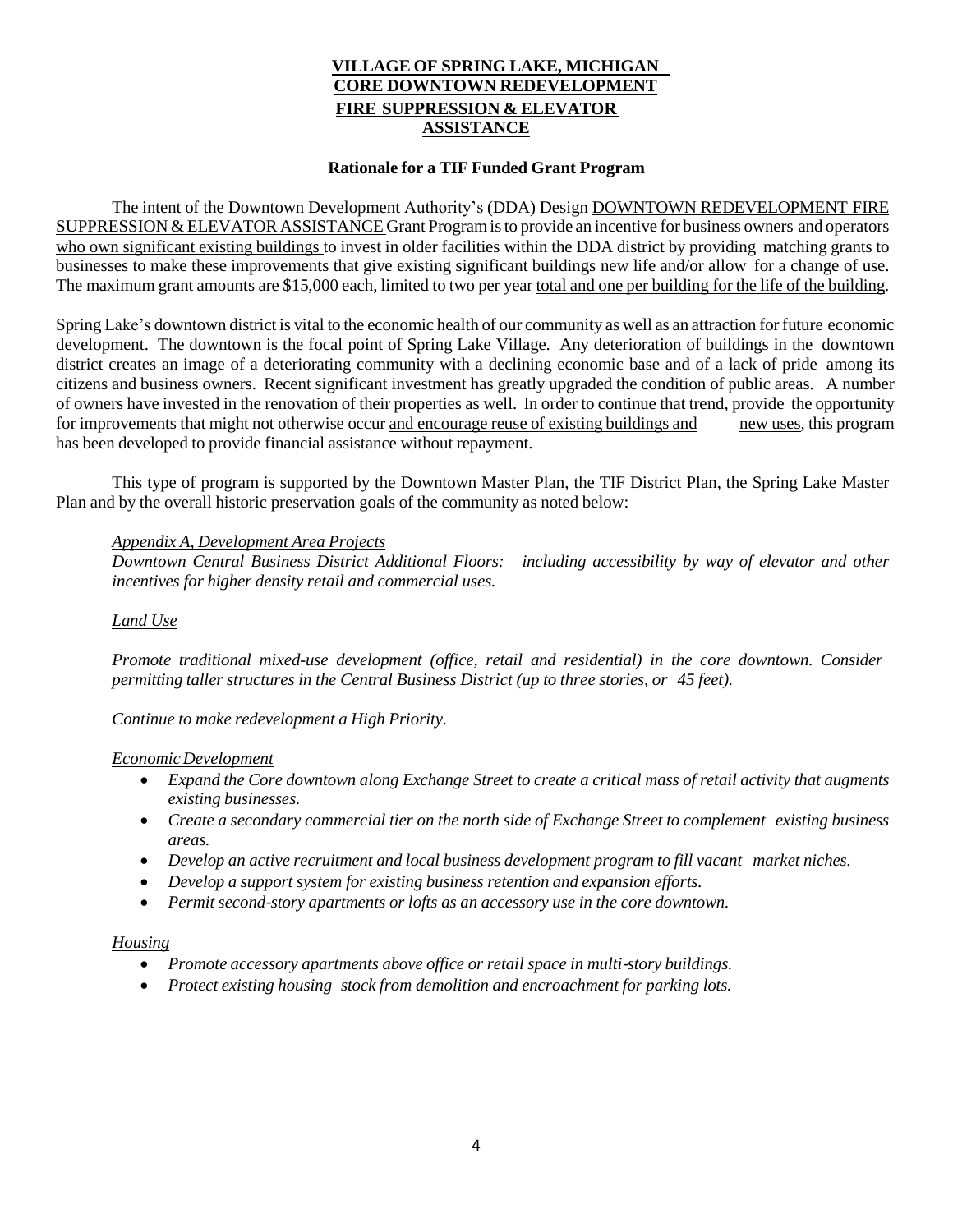### *Design Expectations*

Rehabilitated and new commercial structures that are: Multi-story, have generous use of windows on the first *floor (60%), prominent store entryways, shared parking, street parking and rear yard parking, small front yard setbacks, building signs.*

#### *Preservation of Historic Buildings and Landmarks*

Safeguard the heritage of the Village by preserving landmarks and sites which reflect elements of the Village's *cultural, social, economic, political or architectural history.*

These grants are available for any property in the CBDDA District of the Village of Spring Lake. The intent of this grant program is the assist business owners in the interior upgrade and redevelopment of their properties, including second floors and/or higher occupancies and downtown residential, barrier free access in older, significant buildings.

The age of a building is not of primary consideration within this district but would surely warrant consideration if the structure was deemed an appropriate candidate, especially if applicant was seeking to make a higher and better use of an existing significant building in the downtown district.

Applicants are eligible to receive a matching grant every two years regardless of the number of properties an applicant owns. If during the course of a fiscal year there are no applications from an individual who has NOT received a grant, then special consideration to issue a grant would be considered to an individual property owner that has received a grant in the last granting period.

All grant applications received will be reviewed at the following DDA meeting with grant monies expected to be awarded as soon as possible. Applications should be submitted to Christine Burns at Village Hall. For questions please contact Chris at 842‐1393 or by email at [christine@springlakevillage.org.](mailto:christine@springlakevillage.org)

THE APPLICANT MUST UNDERSTAND THAT FUNDS USED MUST BE PAID BACK ON A PRORATA BASIS IF SOLD WITHIN FIVE YEARS: